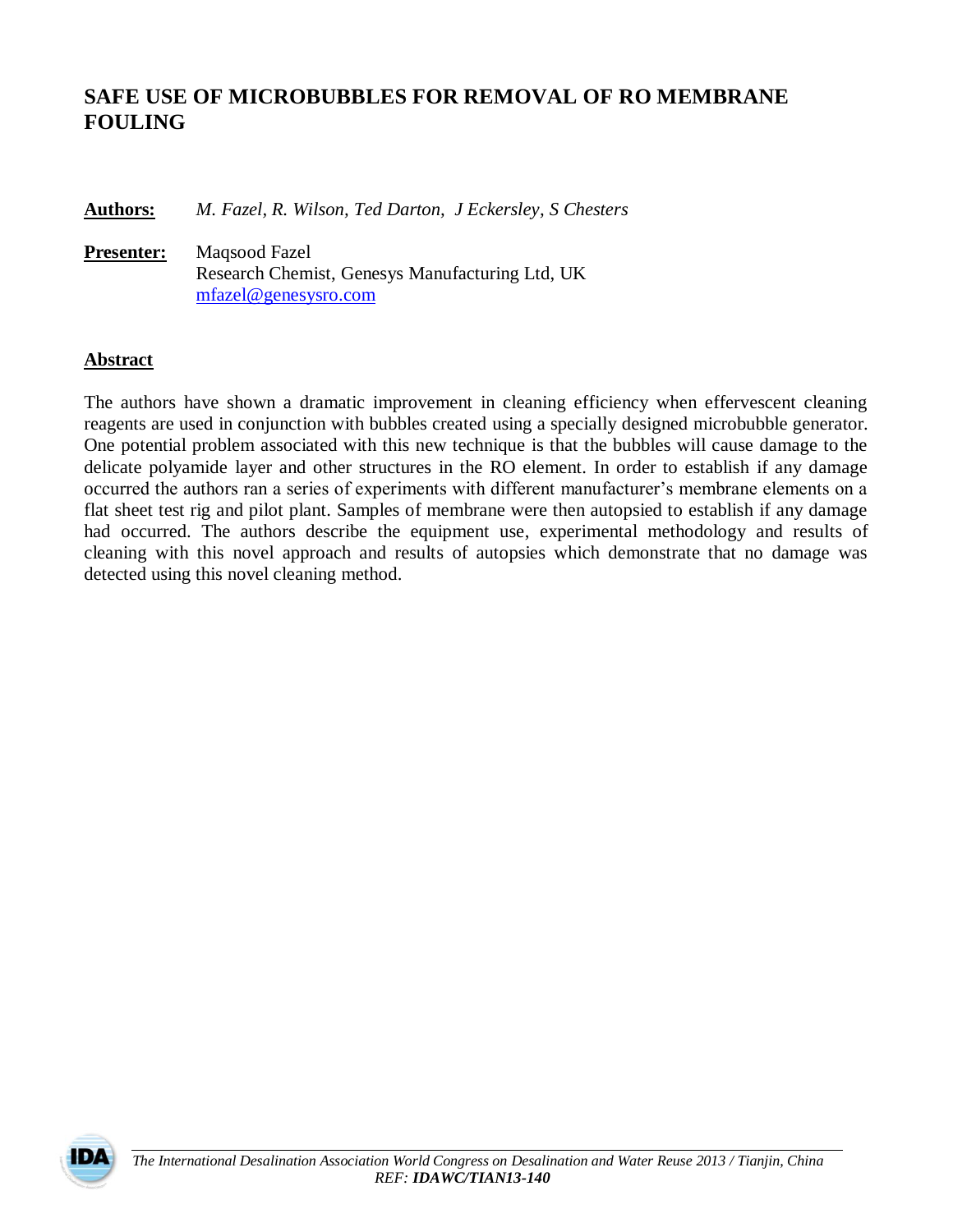## **I. INTRODUCTION**

All RO membrane elements are subject to scaling and fouling and the vast majority are subjected to some attempt at cleaning. Formation of a fouling layer during continuous filtration can result in the formation of both reversible and irreversible foulant layers. The irreversible fouling is normally caused by strong attachment of particles, which is impossible to be removed by physical cleaning method [1]. The success of cleaning is very variable and is dictated by the type of foulant, chemistry used to remove the foulant and the method used. Any improvement to the cleaning process will increase the operating efficiency of the plant and decrease the frequency between cleans thus prolonging membrane life. The authors have been investigating the effect that generated bubbles and microbubbles have on cleaning reverse osmosis membranes. Compressed, injected air [2], [3], is used in cleaning and backwashing membrane bioreactors, microfiltration and ultrafiltration membranes but has not been applied to reverse osmosis (RO) membrane elements.

A direct result of the separation of water and particulate material by use of membranes is the accumulation and deposition of material on the membrane surface. These processes are known as fouling. Fouling is the result of concentration polarization of particulate material and dissolved solutes. Fouling is a complex process and occurs mostly due to colloidal and scale precipitation as well as microbial growth. Permeation through the membrane is achieved by pressure driven convective flow, thus any fouling of the membrane surface will compact with time and lead to membrane flux decline. In order to recover these flux losses, the foulant layer needs to be effectively removed by chemical cleaning.

Bubbles and microbubbles can be generated by effervescing reagents producing gasses and by physical introduction of a liquid air mix. The effectiveness of effervescent in cleaning reagents is well documented and used extensively in the food and beverage industry and dental hygiene. Similarly the use of bubbles and microbubbles is also well documented for cleaning in a variety of industries and for different foulants. The cleaning effect occurs "when bubbles expand and collapse close to boundaries, a shear flow is generated which is able to remove particles from the surface, thus locally cleaning it." [4] This phenomenon has been tested by numerous researchers notably Agarwal etal. "investigated the potential of air micro bubbles for biofilm detachment from a nylon membrane surface in comparison to chemical cleaning by sodium hypochlorite (NaOCl). About 88% of fixed biomass detachment was observed after 1 h air microbubbling, while only 10% of biofilm detachment was achieved in the control experiment without microbubbles."[5] This effectiveness at removing biofilm is of particular relevance for enhanced cleaning of RO membranes.

A series of experiments were initially ran on a membrane flat sheet test rig which demonstrated greatly enhanced cleaning when using effervescent chemicals and a microbubble generator device as compared with conventional cleaners. These results are presented in a separate paper. In order for this new cleaning method to be adopted the authors thought it was necessary to investigate the potential for membrane damage due to the use of bubbles in conjunction with cleaning reagents. This paper describes the equipment used and experimental methodology to test different manufacturer's membranes with the new cleaning method. The membrane elements were then autopsied to look for any damage. The autopsy results are presented here and show that none of the manufacturer's membranes showed any signs of physical damage or wear.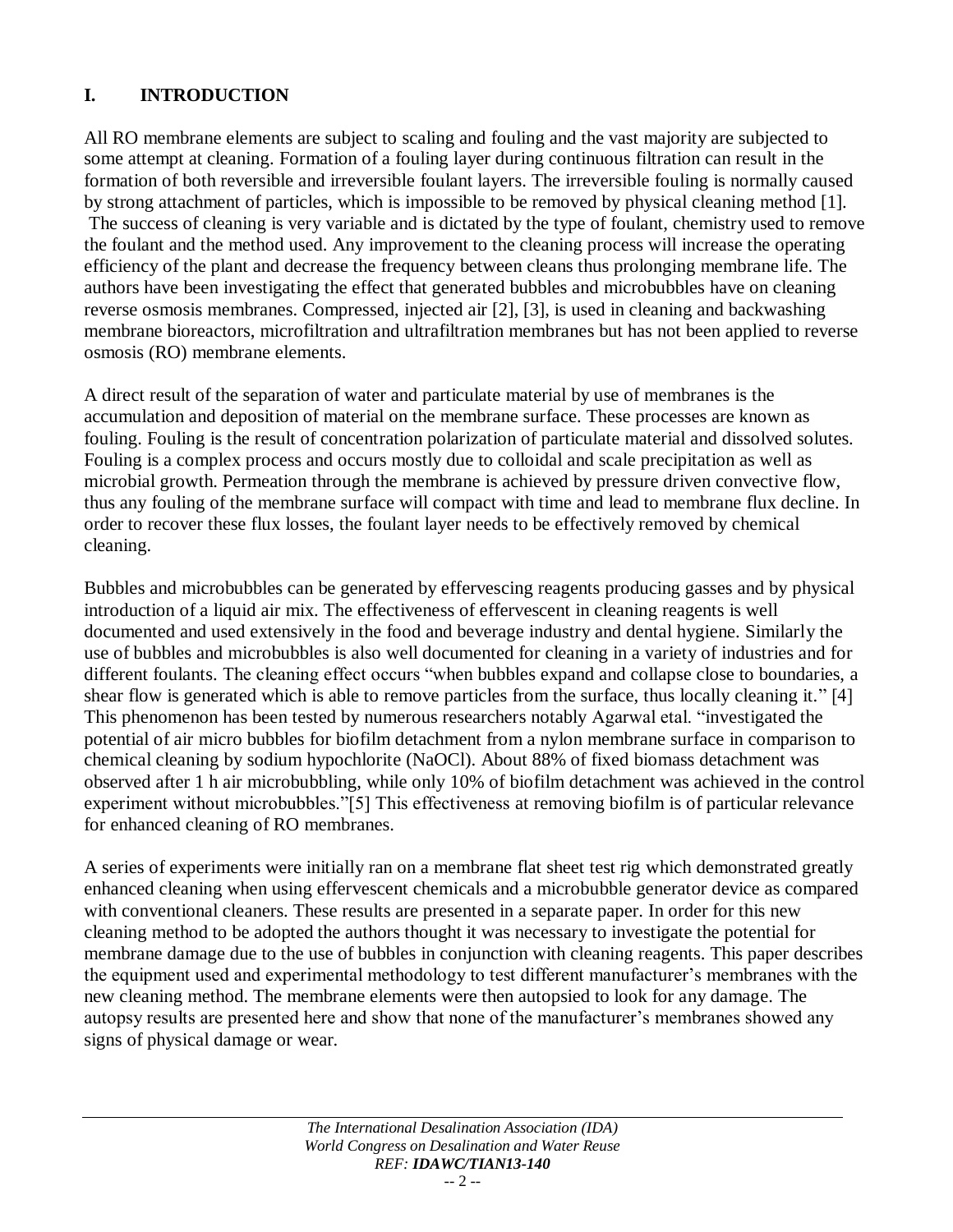## **II. METHODOLOGY**

In order to prove the concept and then simulate real life conditions two pieces of equipment were designed, and built to run a series of experiments.

### 2.1 **Flat sheet test rig**

The flat sheet membrane test rig was used to characterize and evaluate the performance of fouled and clean membrane samples. It consists of two stainless steel plates which accommodate fouled or clean membrane samples, plastic spacer material and the permeate carrier. There is also a viewing window on the feed/concentrate side that enables one to see the fouled membrane sample and cleaning progress. The feed water is circulated around the system through the test cell at a known flow rate and transmembrane pressure. The concentrate was returned to the feed tank with the permeate stream to maintain a constant feed water concentration. Permeate samples are taken to measure the flux rate and conductivity for salt rejection determinations.

The size of the membrane pieces used for testing on the flat sheet rig was  $\sim 0.023$  m<sup>2</sup>. Each membrane sample was characterized according to the specific membrane manufacturers' conditions for that membrane.



Figure 1: Flat sheet tests cell with viewing window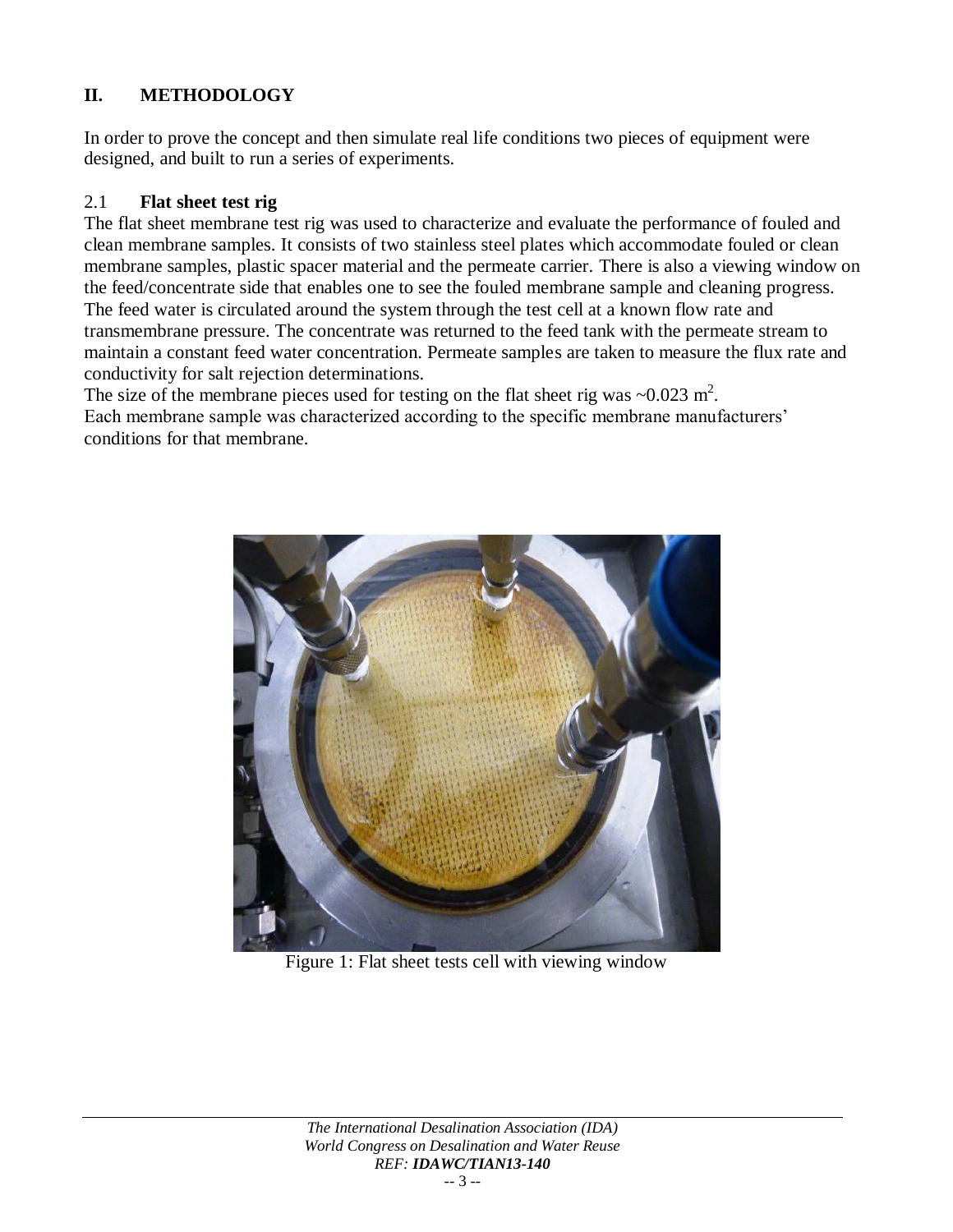## 2.2 **Pilot Plant**

The 8" Membrane Test Rig was used for characterization and cleaning of fouled membranes. It can also be used to evaluate the performance of a fouled membrane before an autopsy was carried out. This can give additional information such as differential pressure, salt rejection and the flux rate which can be compared with design values. The rig comprises of carbon pre-filters, feed/CIP cleaning tanks, cartridge filters, low pressure pump for cleaning, high pressure pump for membrane characterization, 1 and 3 element pressure vessels and pressure and flow transmitters.

### 2.3 **Microbubble generator**

The use of air together with cleaning chemicals for the cleaning of fouled spiral wound RO/NF membranes was tested and evaluated.

The air bubbles were generated by two methods:

- 1) By use of a specially designed microbubble generator in the CIP line.
- 2) By use of proprietary powder cleaners. This was generated in situ by dissolution of the cleaning products causing some effervescence.

The use of air-liquid to introduce small microbubbles using a specially designed generator was initially investigated in the laboratory using the Flat Sheet Rig. It was noticed that using only water and air created large bubbles that quickly coalesced and had minimum impact on the membrane surface. A dramatic change in the number and size of the bubbles was seen when using specially formulated cleaning chemicals compared to commodity cleaners or water and air only (see Figures 8 and 9). In order to optimize cleaning the bubble size is very important [6]. The proprietary cleaners produced a large number of smaller bubbles. The formation of small bubbles increased the turbulence of the cleaning solution mixture leading to an improved cleaning effect.

The air generator at atmospheric pressure was opened to allow sufficient air to enter and mix with the cleaning solution creating small air bubbles that can be seen upon the return of the cleaning solution to the CIP tank.

In order to investigate the effects of this concept on membrane performance, extensive tests were performed using a variety of venturi-type devices along with a flat sheet test rig with a viewing window to observe the mechanism of air bubbles during cleaning action. To achieve optimal cleaning and foulant/scale removal, both the velocity of flow of the cleaning solution together with the air bubble size was investigated. Further experiments were conducted on a small scale pilot plant in order to test the compatibility of air with 8-inch spiral wound membranes obtained from several major membrane manufacturers. In this study both fouled and new membranes were used, which were then subsequently autopsied to examine the cleaning performance.

Microbubble generator devices were constructed using different sized tubing. By changing the size of the air inlet tubes, the bubble size can be controlled more accurately. Experiments have shown that when cleaning tests are performed using only air and water with the venturi device, the bubbles generated are large (Fig 2 and 9) and inconsistent; the bubble size was measured using an endoscope. If bubble size was too large, this regularly stopped the flow due to air locks in the feed line.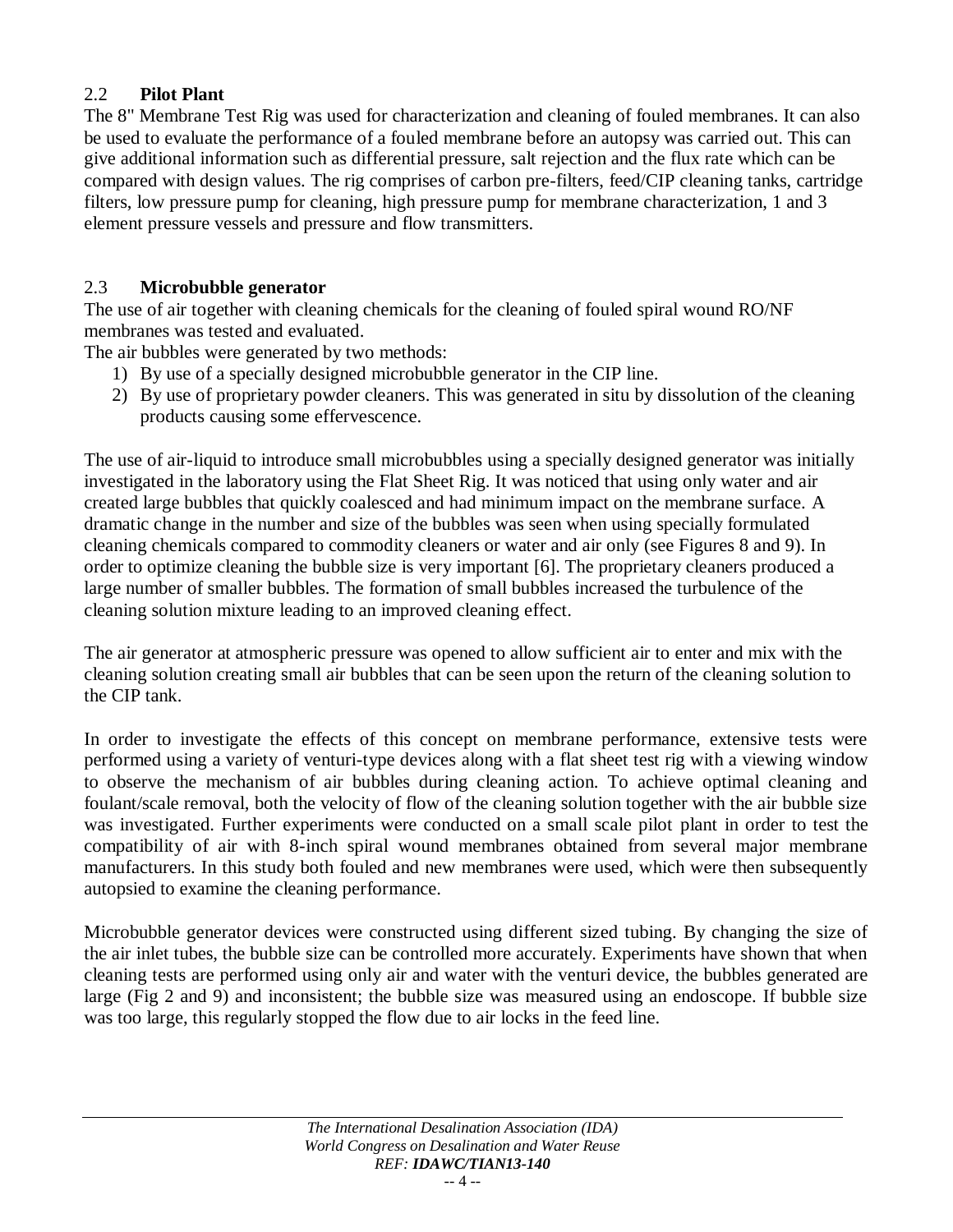

Figure 2: Air bubbles produced with only Figure 3: Air bubbles produced using

air/water proprietary cleaning chemicals

However, tests performed using proprietary cleaning chemicals in combination with a specially designed bubble generator produced much smaller and more refined bubbles (Fig. 3 and 8). It was evident that upon contact with proprietary cleaning chemicals, the size of the air bubbles was significantly reduced This created a more turbulent cleaning solution, agitating the foulant on the membrane surface for ease of removal.

In addition to modifying the size of the air inlet to vary bubble size, it has been observed that an increase in the feed flow also increases the quantity of bubbles produced. Increasing the pump speed does not necessarily give a proportional increase in the flow rate though when using the bubble generator device. This was because as the pump speed was increased, the air intake also increases and so the cleaning solution flow may even be reduced or stays the same after some value. Experiments on the flat sheet test rig show that the use of a ventrui with a number of small tubes, together with a feed flow of 2000-2500 ml/min was needed to generate a sufficiently turbulent cleaning solution to facilitate foulant removal (Fig. 4,5,6 and 7). It is important to note that a high enough feed velocity must be achieved to create a steady flow of bubbles across the membrane surface. The increased turbulence within the membrane element (boundary layer) with the air was achieved without the need of using any extra energy from the CIP pumps of the RO rigs.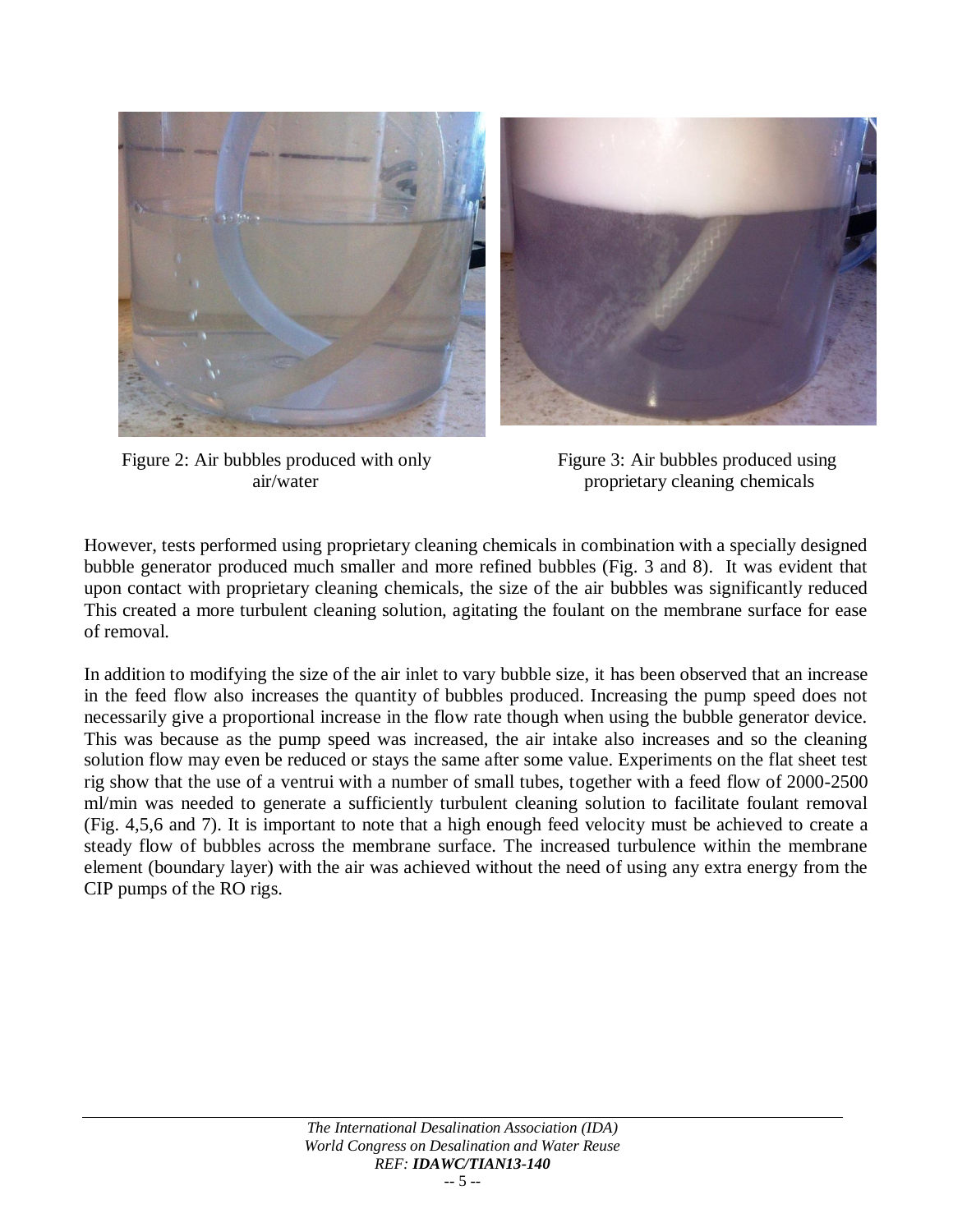

Figure 4: Bubbles produced by Cleaner A<br>at 1000 ml/min at 2500 ml/min at  $1000$  ml/min



Figure 6: Bubbles produced with citric acid Figure 7: Bubbles produced with HCl at at 2500 ml/min at 2500 ml/min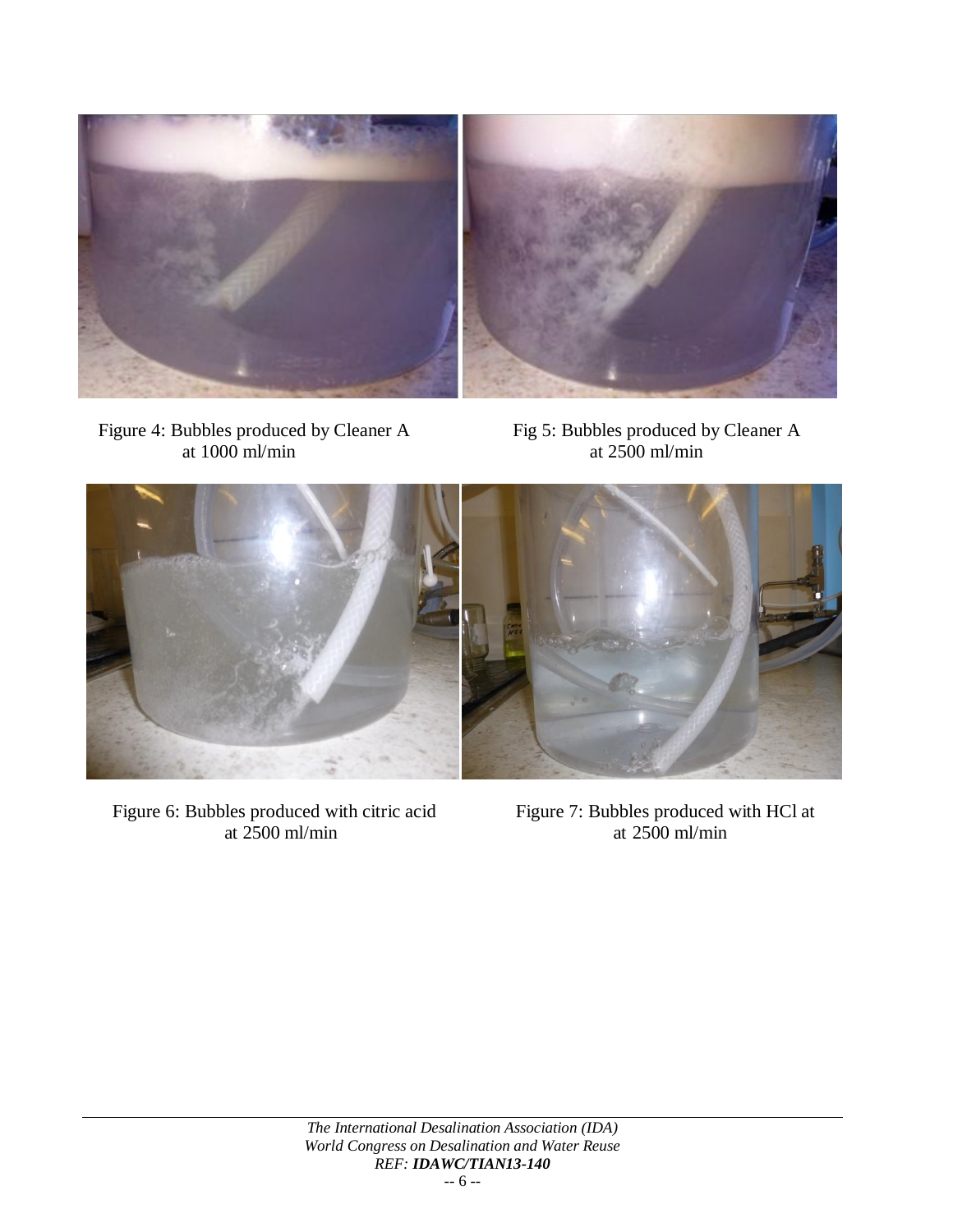

Figure 8: Bubbles produced with water + air only Figure 9: Bubbles produced with Cleaner  $A + air$ 



( $>1$ mm in size) (vary from 0.3 to  $\sim$ 1mm)

## 2.4 **Experiments**

Tests were carried out on:

- a) Virgin membranes from different membrane manufacturers for compatibility testing.
- b) Different types of fouled membranes for cleaning performance efficacy.

## 2.5 **Autopsy**

Autopsies were carried out on virgin and cleaned membranes to establish effect of cleaning with air and effervescent chemicals. The autopsies were done in order to reveal membrane integrity and the amount of foulant removed by cleaning. The autopsy involved visual inspection of the elements, Scanning Electron Microscopy – Energy Dispersive X-ray Analysis (SEM-EDXA) and Infra-red to identify the elemental composition of the foulants and examine integrity of the membrane surface, Fujiwara and dye test for chemical, oxidation or physical damage of the membrane surface.

## **III. RESULTS**

The results of cleaning are presented in another paper. This paper is focusing on the results of autopsies from membranes that have undergone the cleaning process.

## 3.1 Flat Sheet Membrane Performance and Cleaning Studies

Standard Test Conditions are:

The flux rate is measured at standard operating conditions for each membrane type. The recirculation rate was 1000 ml/min and normalised to 25 C.

The cleaning solution was recirculated @ 40 psi for 30 mins followed by a soak for 30 mins followed by recirculation for desired cleaning time at 20 to 35 C.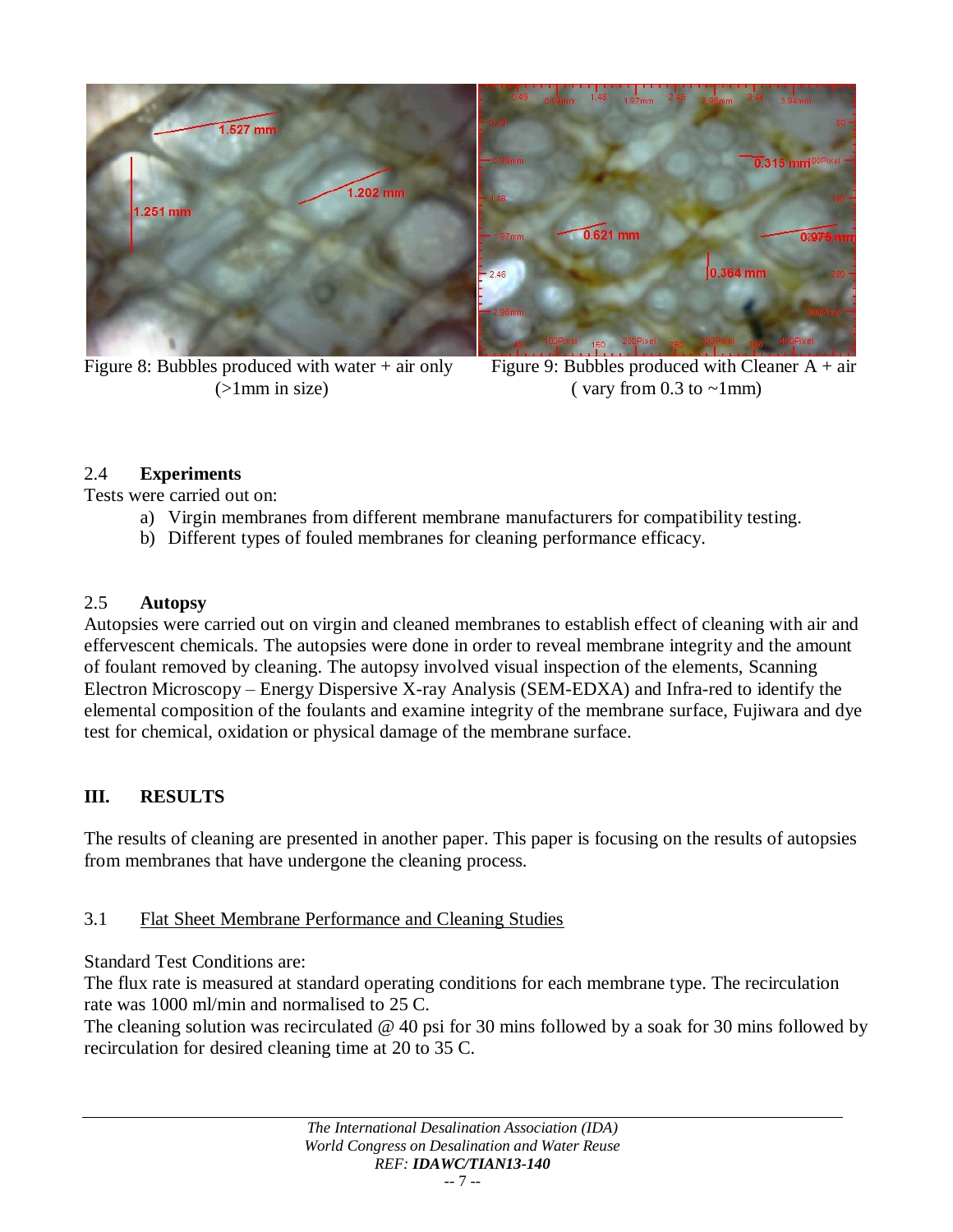The following cleans were carried out:

|                | Clay and Iron fouled TFC-HR membrane:                                       |  |
|----------------|-----------------------------------------------------------------------------|--|
| 1a             | Fouled membrane flux and salt rejection before clean                        |  |
| 1 <sub>b</sub> | Performance after 0.5% NaOH for 3 hours, pH 12 @ temperature 35 °C          |  |
| 1 <sub>c</sub> | Performance after 2% Citric for 2 hours, pH 2.5 @ temperature 20-25 °C      |  |
|                |                                                                             |  |
| 2a             | Fouled membrane flux and salt rejection before clean                        |  |
| 2 <sub>b</sub> | Performance after 0.5% NaOH + Air for 3 hours, pH 12 $\omega$ temp 35 °C    |  |
| 2c             | Performance after 2% Citric + Air for 2 hours, pH 2.5 @ temp 20-25 °C       |  |
|                |                                                                             |  |
| 3a             | Fouled membrane flux and salt rejection before clean                        |  |
| 3 <sub>b</sub> | Performance after 1% Cleaner A for 3 hours, pH 12 @ temperature 35 °C       |  |
| 3c             | Performance after 1% Cleaner B for 3 hours, pH 3.8 @ temp 20-25 °C          |  |
|                |                                                                             |  |
| 4a             | Fouled membrane flux and salt rejection before clean                        |  |
| 4 <sub>b</sub> | Performance after 1% Cleaner A + Air for 3 hours, pH 12 $\omega$ temp 35 °C |  |
| 4c             | Performance after 1% Cleaner B + Air for 3 hours, pH 3.8 @ temp 25-30 °C    |  |
|                |                                                                             |  |
| 5a             | Fouled membrane flux and salt rejection before clean                        |  |
| 5 <sub>b</sub> | Performance after 1% Cleaner C for 3 hours, pH 12 @ temperature 35 °C       |  |
| 5c             | Performance after 1% Cleaner D for 3 hours, pH 2.7 @ temp 20-25 °C          |  |
|                |                                                                             |  |
| <b>6a</b>      | Fouled membrane flux and salt rejection before clean                        |  |
| 6 <sub>b</sub> | Performance after 1% Cleaner C + Air for 3 hours, pH 12 @ temp 35 °C        |  |
| 6c             | Performance after 1% Cleaner D + Air for 3 hours, pH 2.7 @ temp 25-30 °C    |  |

**Table 2: Cleaning programs:**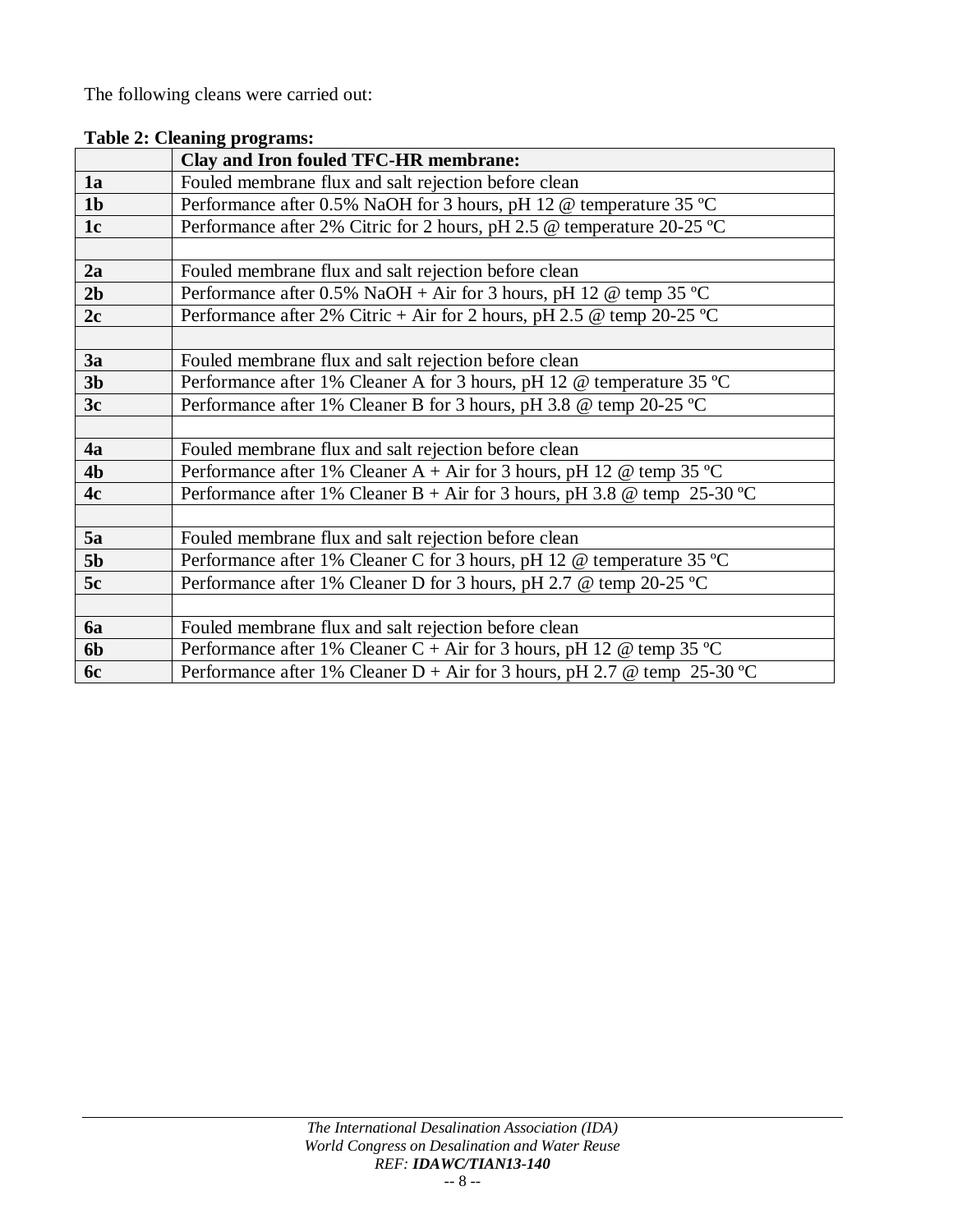

Results show that a combination of air bubbles, generated in situ with effervescent cleaning chemicals enhances membrane performance, with an increase in both permeate flux and salt rejection (see Figure 10 above, Cleaners C and D are effervescent based cleaners). The cleaning effectiveness was also revealed by visual inspection of membrane coupons before and after the cleaning tests. Closer examination of the cleaned membrane coupons together with the performance data and subsequent autopsy results, show that air bubbles did not cause any damage to the membrane surface. The Flat Sheet Test Cell with the viewing window also demonstrated that the bubbles were evenly distributed across the whole of the membrane area; thereby ensuring that the whole of the exposed fouled area was cleaned.

### 3.2 Compatibility Tests with Virgin Flat Sheet Membranes and Bubbles

Comptibility tests were carried out using the Flat Sheet Rig with:

- i) Saehan CSM 4040BE brackish water polyamide membrane
- ii) Filmtec BW30LE brackish water polyamide membrane
- iii) Trisep X-20 low fouling brackish water polyamide membrane
- iv) Trisep ACM2 brackish water polyamide membrane
- v) Trisep SB50 cellulose acetate membrane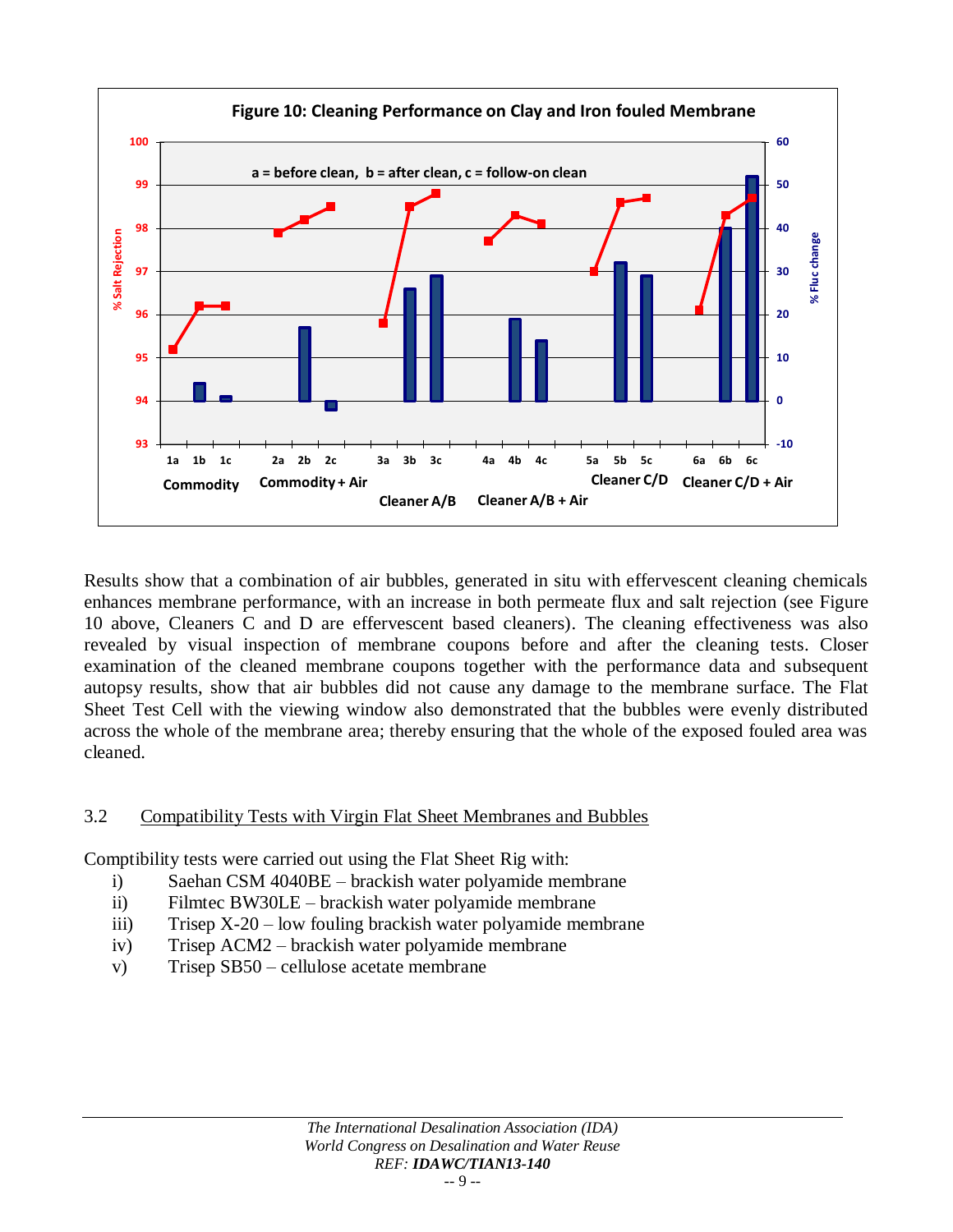

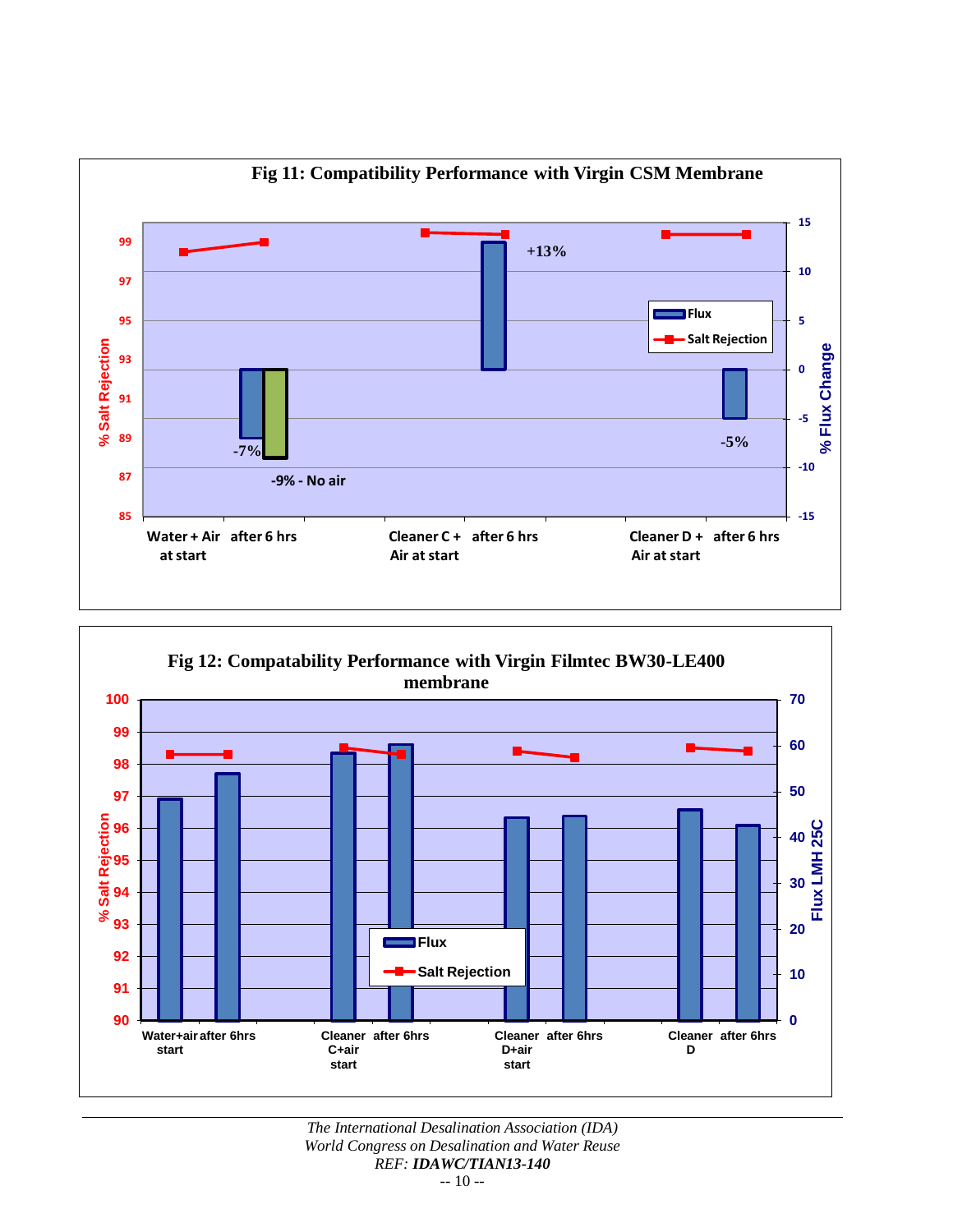

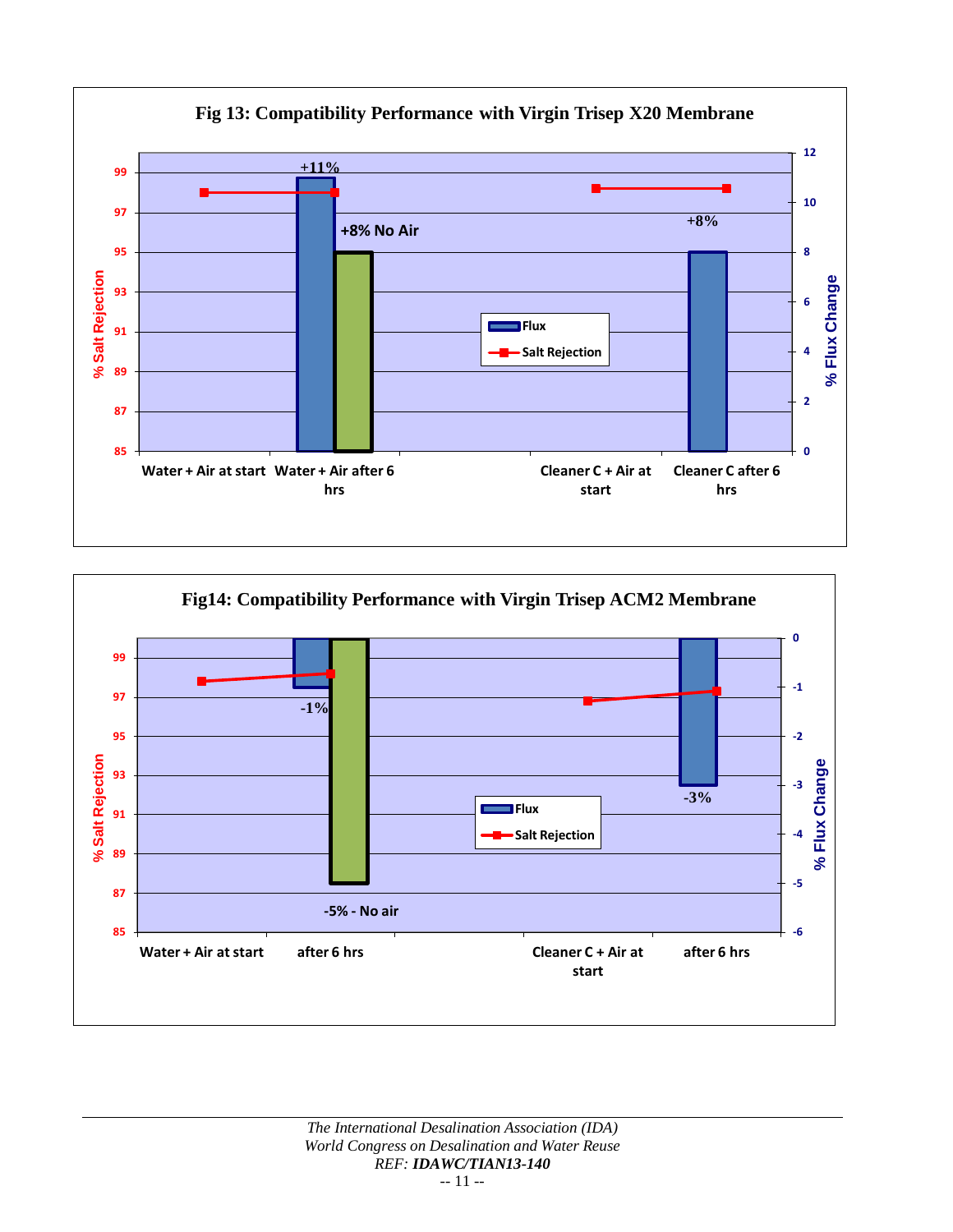

Figures 11 to 15 show that there was no significant flux or salt rejection loss after testing with virgin CSM 4040BE, Filmtec BW30LE, Trisep X20, ACM2 and CA SB50 membranes with air and cleaning chemicals. In fact, any flux loss was less than that obtained without air (ie, cleaning chemical or water alone). The minor flux losses reported here (<10%) can be attributed to membrane compaction and stabilization as these were virgin membrane samples.

## 3.3 Autopsy and Membrane Performance from Pilot Plant:

Results with Virgin Filmtec BW30-LE400 membrane and Virgin Koch TFC-HR membrane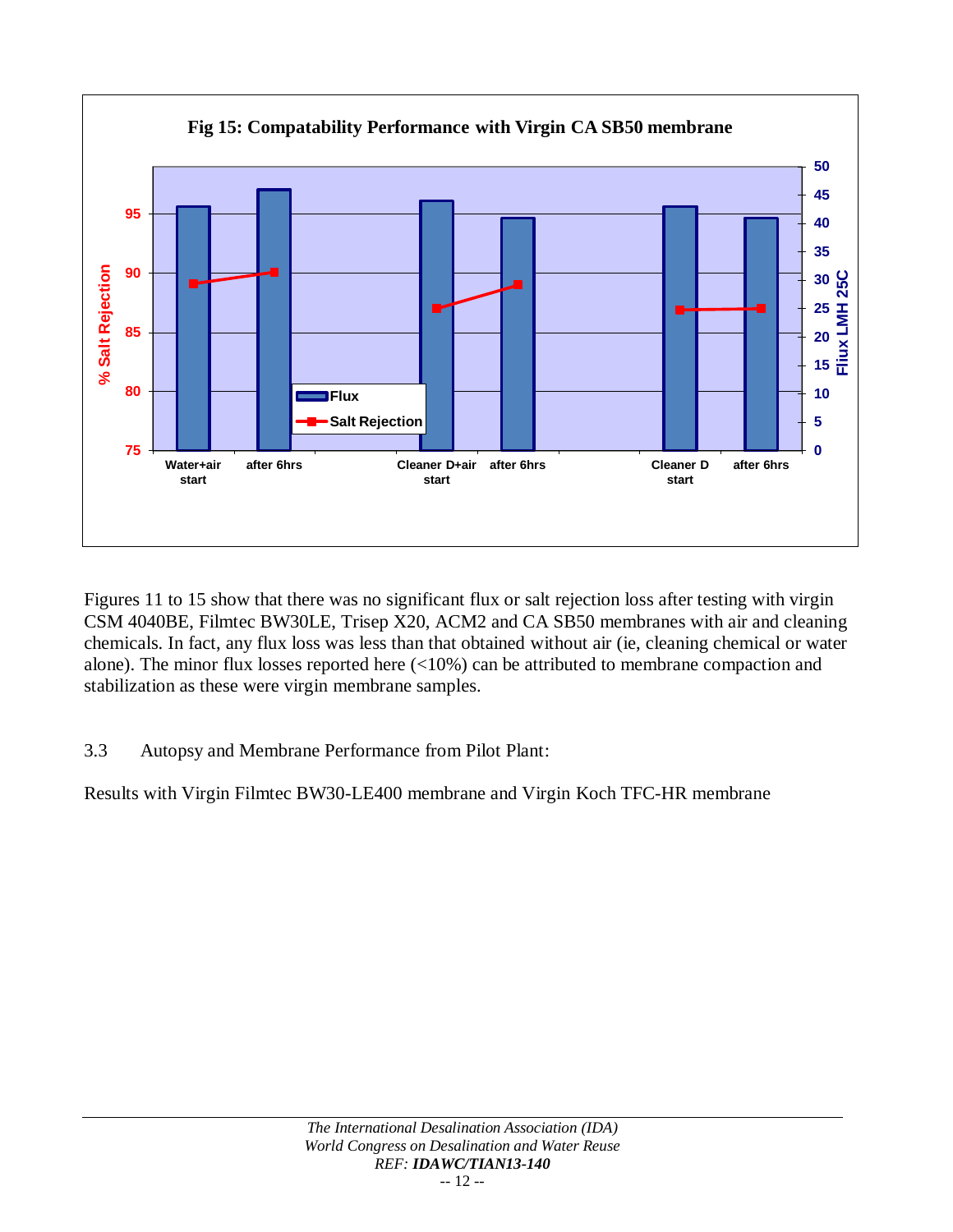

#### 3.3.1 Autopsy of Virgin Membranes after Cleaner + Air on Pilot Plant Rig



Fig 17: Filmtec BW30-LE Membrane autopsy Fig 18: Filmtec BW30-LE Membrane surface x50

unrolled surface shows no surface damage.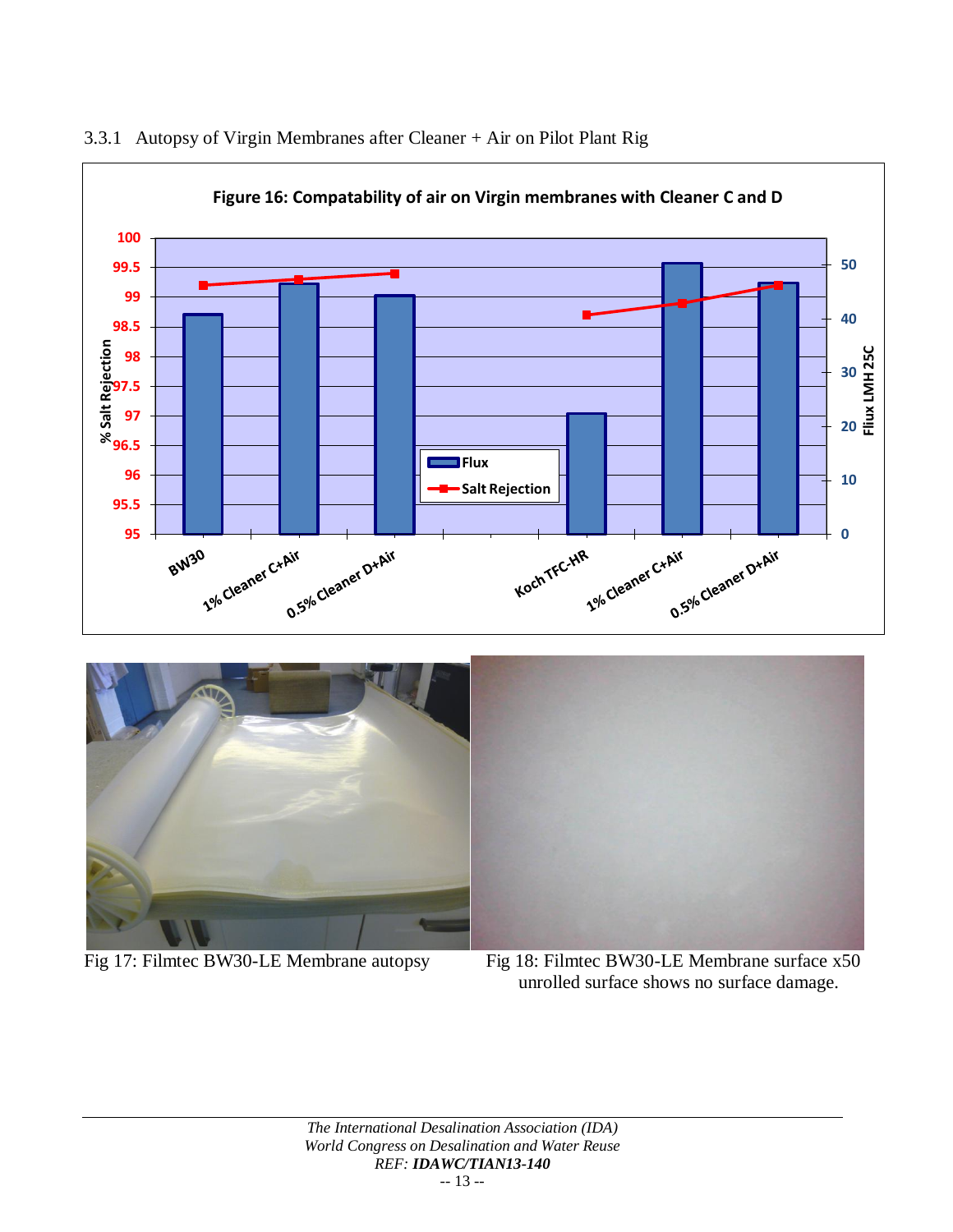

### 3.3.2 Infrared and SEM Analayses of Autopsied Virgin Membranes from on Pilot Plant Tests

| GA130436 | Virgin Filmtec BW30-LE-400                       |
|----------|--------------------------------------------------|
| GA130437 | BW30-LE-400: Water + Air only - 4 hours          |
| GA130438 | BW30-LE-400: 1% Cleaner $C + Air - 4$ hour clean |
| GA130439 | BW30-LE-400: 1% Cleaner $D + Air - 4$ hours      |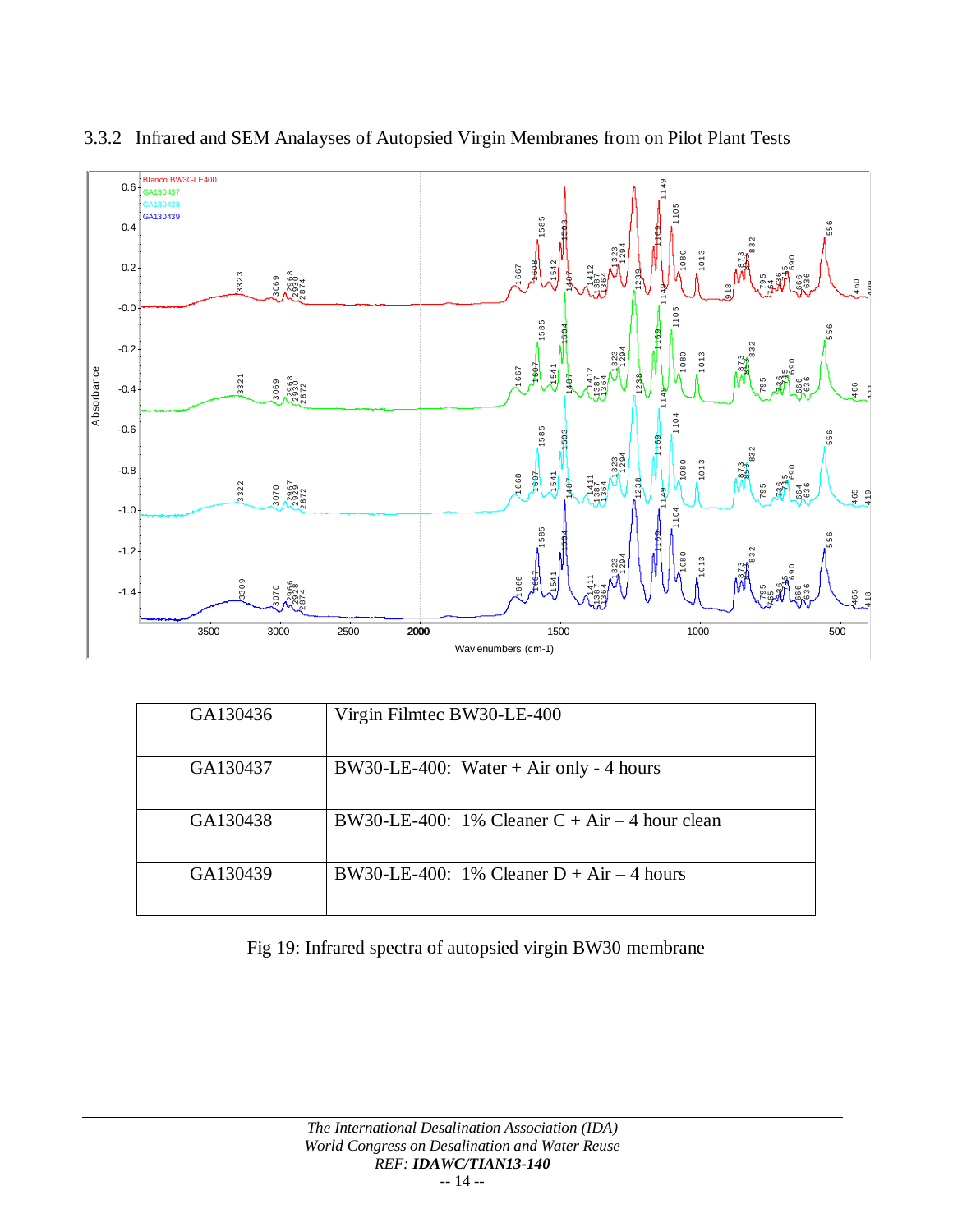

| GA130440 | Virgin Koch 8040-HR-375                               |
|----------|-------------------------------------------------------|
| GA130441 | Koch 8040-HR-375: Water + Air only 4 hours            |
| GA130442 | Koch 8040-HR-375: 1% Cleaner $C + Air - 4$ hour clean |
| GA130443 | Koch 8040-HR-375: 1% Cleaner $D + Air - 4$ hours      |

Fig 20: Infrared spectra of autopsied virgin Koch 8040HR membrane

Figures 19 and 20 show the infrared spectra of the membranes surfaces for virgin Filmtec BW30-LE and Koch 8040HR membranes respectively after various Pilot plant rig cleans. The spectra show that there were no fundamental changes in the relative peak positions (area of interest are the polyamide peaks around 1667 to 1542  $\text{cm}^{-1}$ ) between the air cleaned and virgin membranes, indicating that no damage to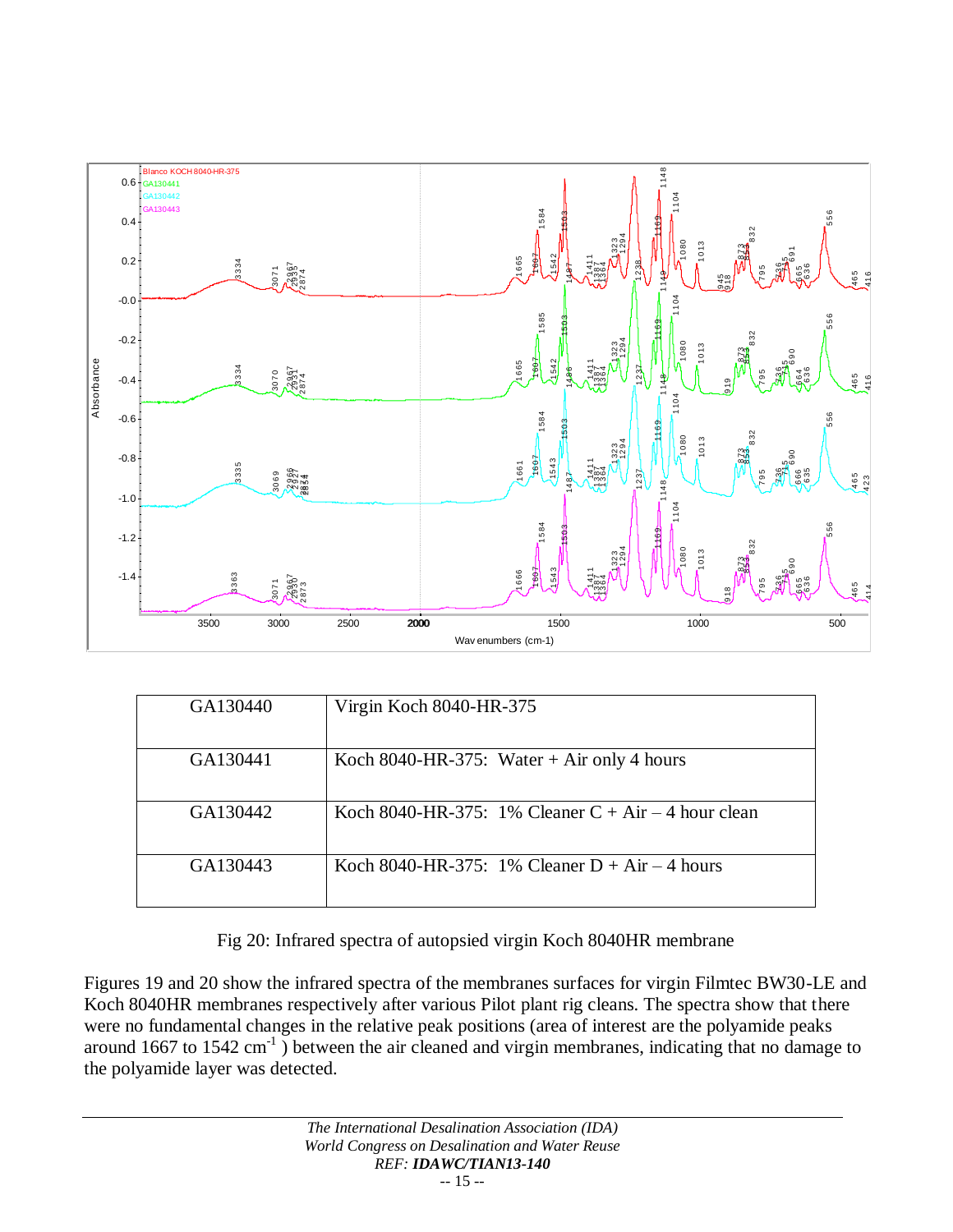

Figure 21: SEM Analysis of GA130436 membrane surface (BW30 LE-400)

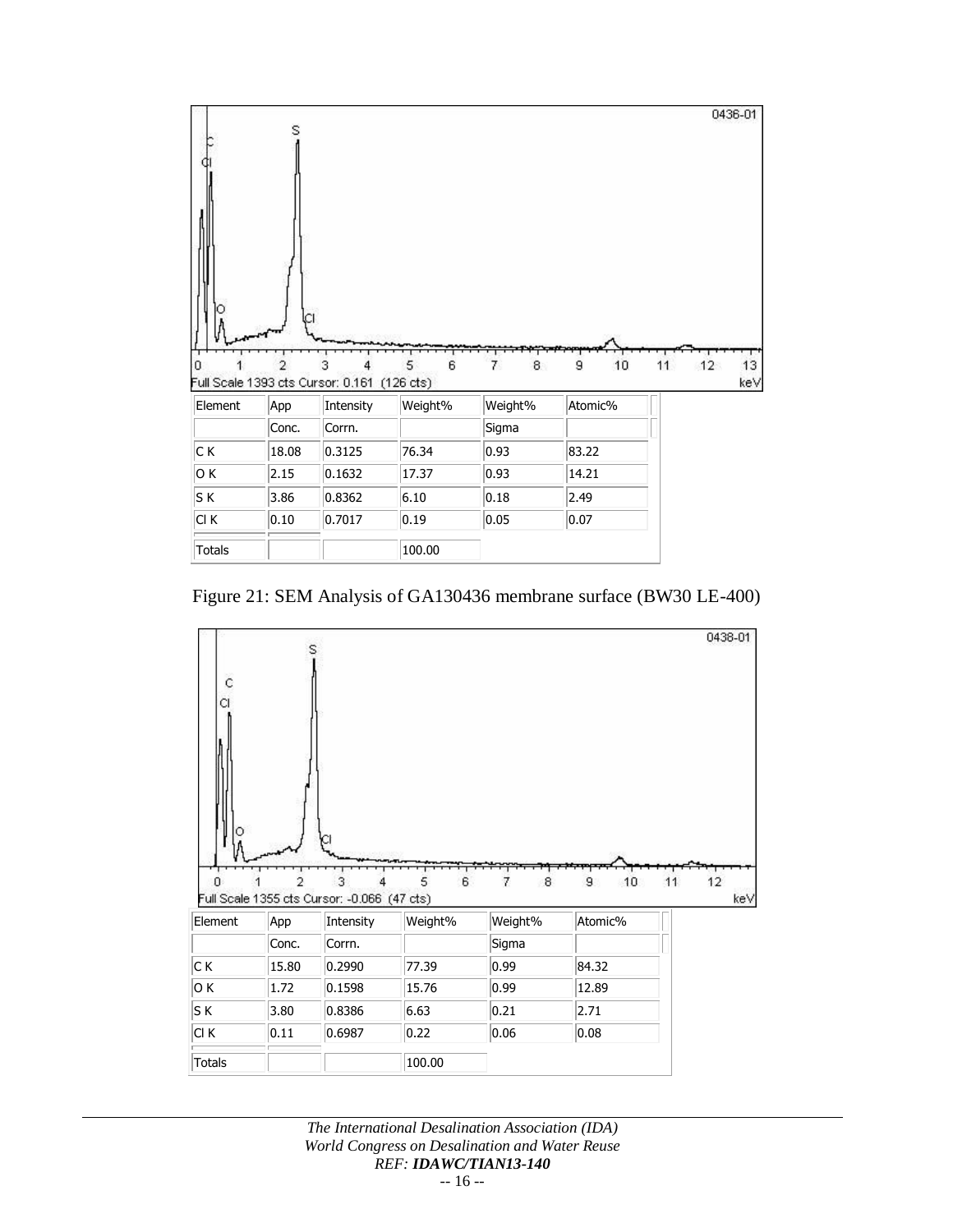Figure 22: SEM Analysis of GA 130438 (BW30LE) membrane surface: 1% Cleaner C + Air



Figure 23: SEM Analysis of GA 130440 membrane surface (Koch 8040-HR)



*The International Desalination Association (IDA) World Congress on Desalination and Water Reuse REF: IDAWC/TIAN13-140 -*- 17 --